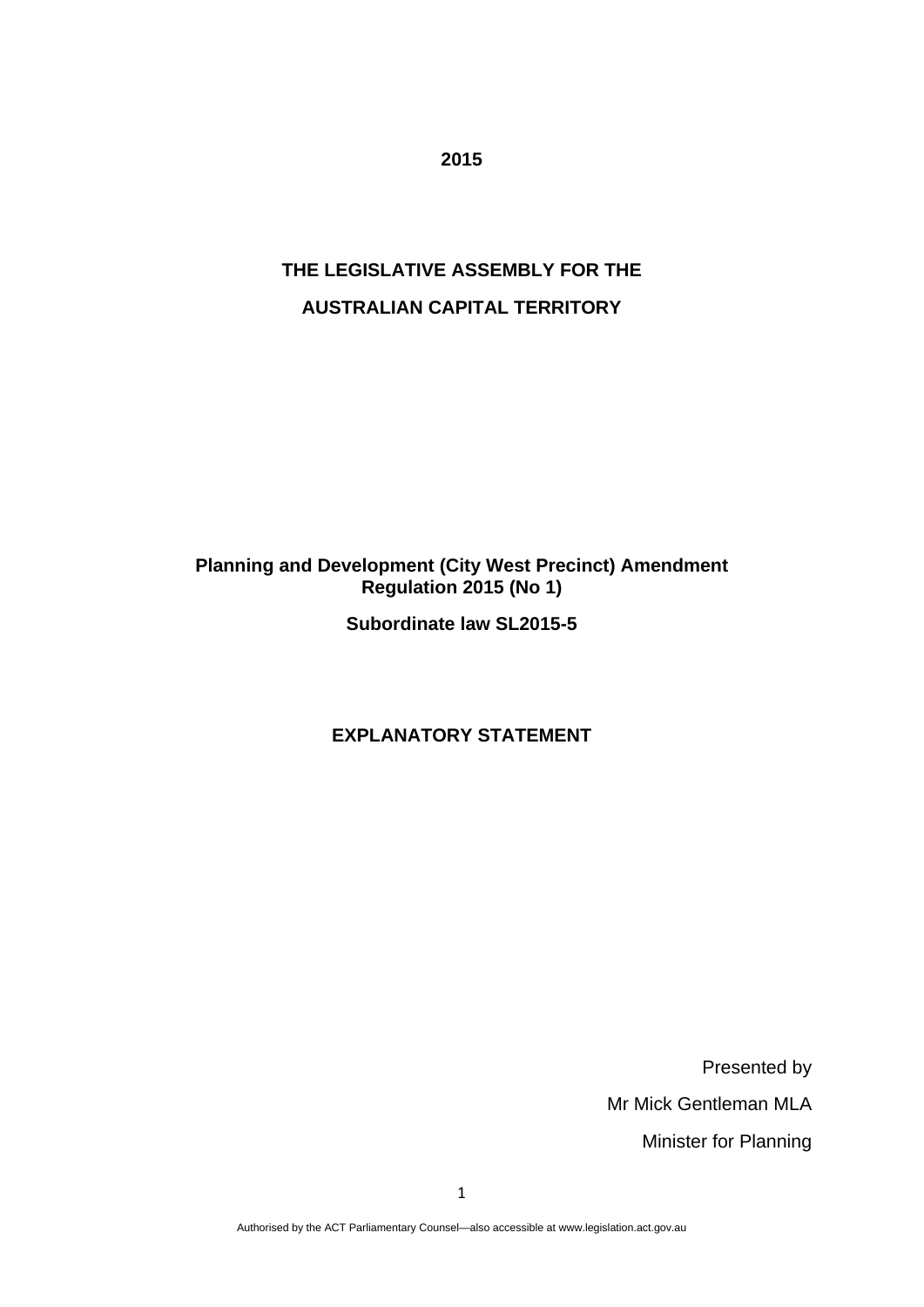#### EXPLANATORY STATEMENT

This explanatory statement relates to the *Planning and Development (City West Precinct) Amendment Regulation 2015 (No 1)* (the amending regulation) as presented to the Legislative Assembly. It has been prepared in order to assist the reader of the amending regulation and to help inform debate on it. It does not form part of the amending regulation and has not been endorsed by the Assembly.

The statement is to be read in conjunction with the amending regulation. It is not, and is not meant to be, a comprehensive description of the amending regulation. What is said about a provision is not to be taken as an authoritative guide to the meaning of a provision, this being a task for the courts.

#### **Terms used**

In this explanatory statement, the following terms are used:

"the Act" means the *Planning and Development Act 2007* "the regulation" means the *Planning and Development Regulation 2008* 

#### **Overview**

The amending regulation extends the date that the Australian National University (ANU) has to complete development on land under the ANU City West Integration Precinct Deed.

The ANU entered into a deed to development the City West Precinct in December 2004. The Deed provided for completion of works by 5 April 2005.

However, the ANU had been impacted, in its development time-lines, by the global financial crisis which saw tighter financial lending criteria applied: thereby limiting the capacity of the ANU to commit to developments.

Further, future developments were delayed until a substantial review of the ANU's operational environment was completed. This ensured that development would be consistent with the new strategic plan for the university.

Significant planning work has been undertaken by the ANU on the three remaining sites. The ANU anticipates finishing these development works in the next five years.

The amending regulation extends the existing date of 5 April 2015 by five (5) years to 5 April 2020. This will ensure that the ANU has sufficient time to complete planned works.

Without the proposed extension the ANU would need to seek a direct sale of land for the three blocks. While the regulation contains provisions for the direct sale of land it would be unreasonable to use administrative resources for an application over these blocks. This is because the ANU has demonstrated a commitment to deliver on the Precinct Deed. It is reasonable to assume that if the ANU was made to seek a direct sale then it would be granted.